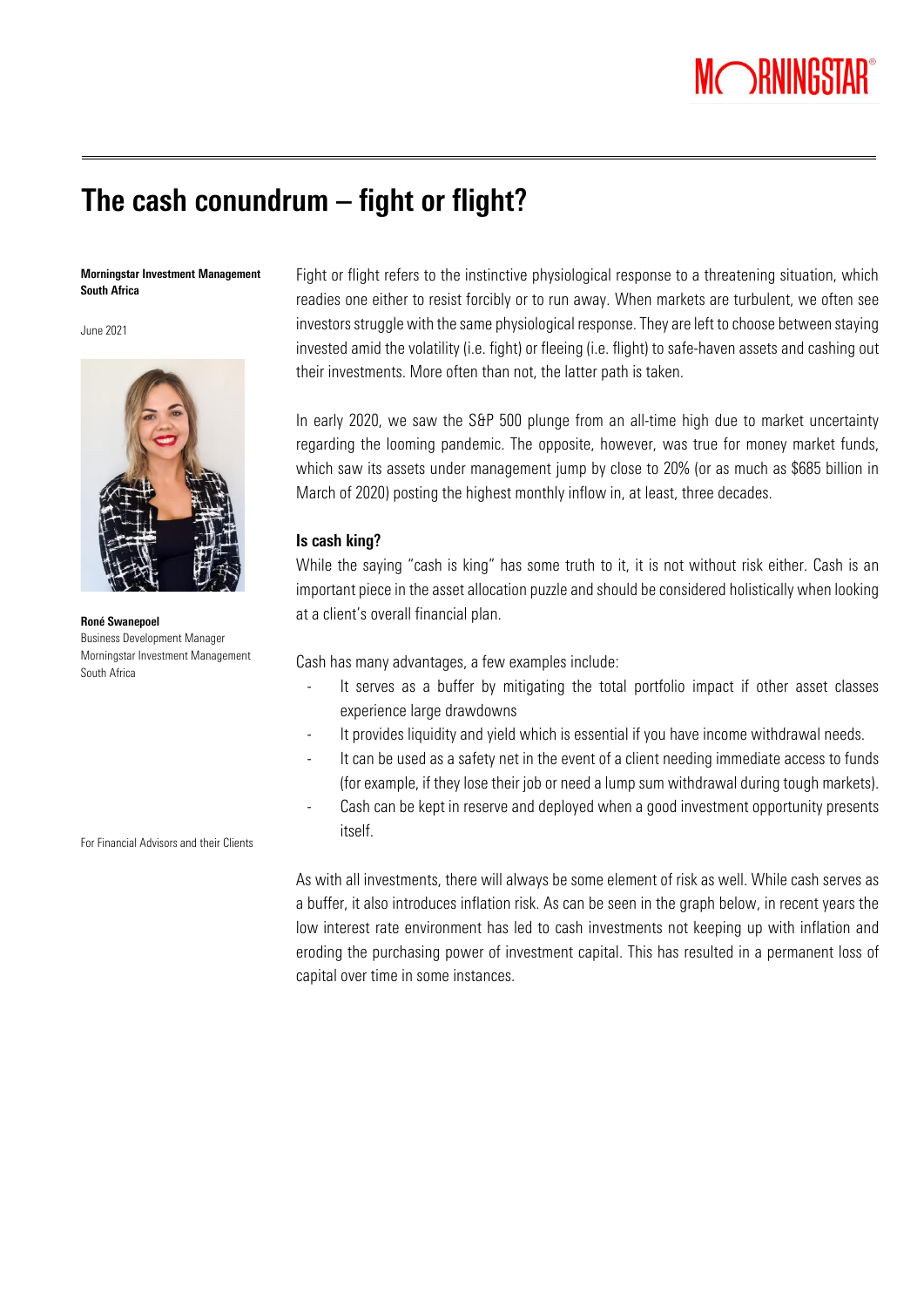



Opportunity cost is another risk to be aware of. The below graph shows that, when compared to the broader equity market over more than 25 years, investors are almost certainly better off remaining in the market. When reviewing data over the past 26 years for both US Cash and US Equities, on a calendar year basis, cash only outperformed in five of the 26 years. These instances of outperformance was mostly seen during a market drawdown or, what some investors would call, a "crisis" period.



US Cash vs S&P 500

Source: Morningstar Direct. Data as of 31 May 2021. Past performance is not indicative of future results.

So, investors should use their cash allocation wisely and remember that nobody ever got rich by simply remaining in cash.

©2021 Morningstar. All Rights Reserved. The Morningstar name and logo are registered trademarks of Morningstar, Inc. This document includes proprietary materials of Morningstar. Reproduction, transcription, or other use, by any means, in whole or in part, without the prior written consent of Morningstar is prohibited. Morningstar Investment Management South Africa is a subsidiary of Morningstar, Inc. All data sourced from Morningstar Direct as at May 2021 unless stated otherwise.

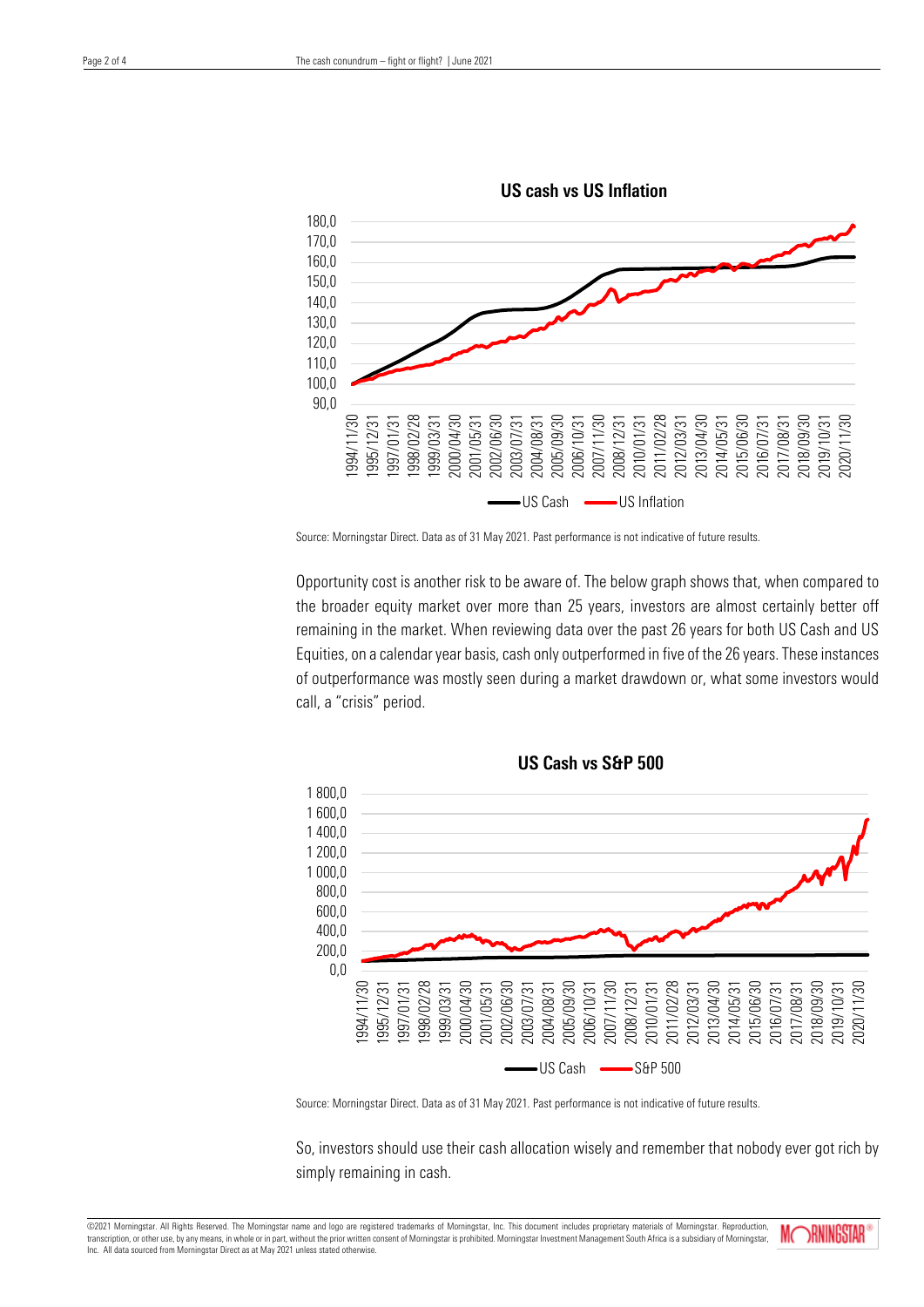## What happens when we use cash as a flight mechanism?

Investment professionals may sound like broken records when they advise investors to sit tight when it comes to the topic of switching to cash, but the numbers simply don't lie. Let's take the financial crisis as an example.

If an investor switched their entire equity exposure to cash after the sharp sell-off we saw during the Global Financial Crisis, it would have had a devastating effect on their wealth, as presented in the graph below.



The value of staying invested Holding the S&P 500 vs cash; initial \$100,00 investment; Total returns

Source: Clearonomics, Standard & Poor's, Federal Reserve, Data as of May 2021; Past Performance is not indicative of future results.

If an investor with roughly \$100,000 invested in US equities at the beginning of 2004 switched everything to cash when markets bottomed amid the Global Financial Crisis, he/she would be worse off by about \$563 367 compared to if he/she remained invested throughout. It is much more difficult to recover losses caused by switching to cash, compared to the drawdown the investor would have suffered if he/she decided to remain invested.

## Remain calm and don't get caught up in the so-called 'cash conundrum'

Many investors feel nervous when it comes to equity markets, especially when the downturn of March 2020 is still fresh in our minds and, understandably, the feeling of surrender and doing something "safe" and predictable is appealing.

There's an old adage among investors during downturns: "Don't catch a falling knife". Using cash as a flight mechanism when things get tough is detrimental to long term portfolio returns. Instead of chasing performance, investors should take this time to assess if their asset allocation is appropriate given their liquidity needs, time horizon and investment goals.

Remember, that cash can be a very valuable tool when it is used as part of a holistic financial plan but it can also carry a great amount of risk in the form of inflation risk or even the opportunity cost of not being invested in the market.  $M$ 

©2021 Morningstar. All Rights Reserved. The Morningstar name and logo are registered trademarks of Morningstar, Inc. This document includes proprietary materials of Morningstar. Reproduction transcription, or other use, by any means, in whole or in part, without the prior written consent of Morningstar is prohibited. Morningstar Investment Management South Africa is a subsidiary of Morningstar, Inc. All data sourced from Morningstar Direct as at May 2021 unless stated otherwise